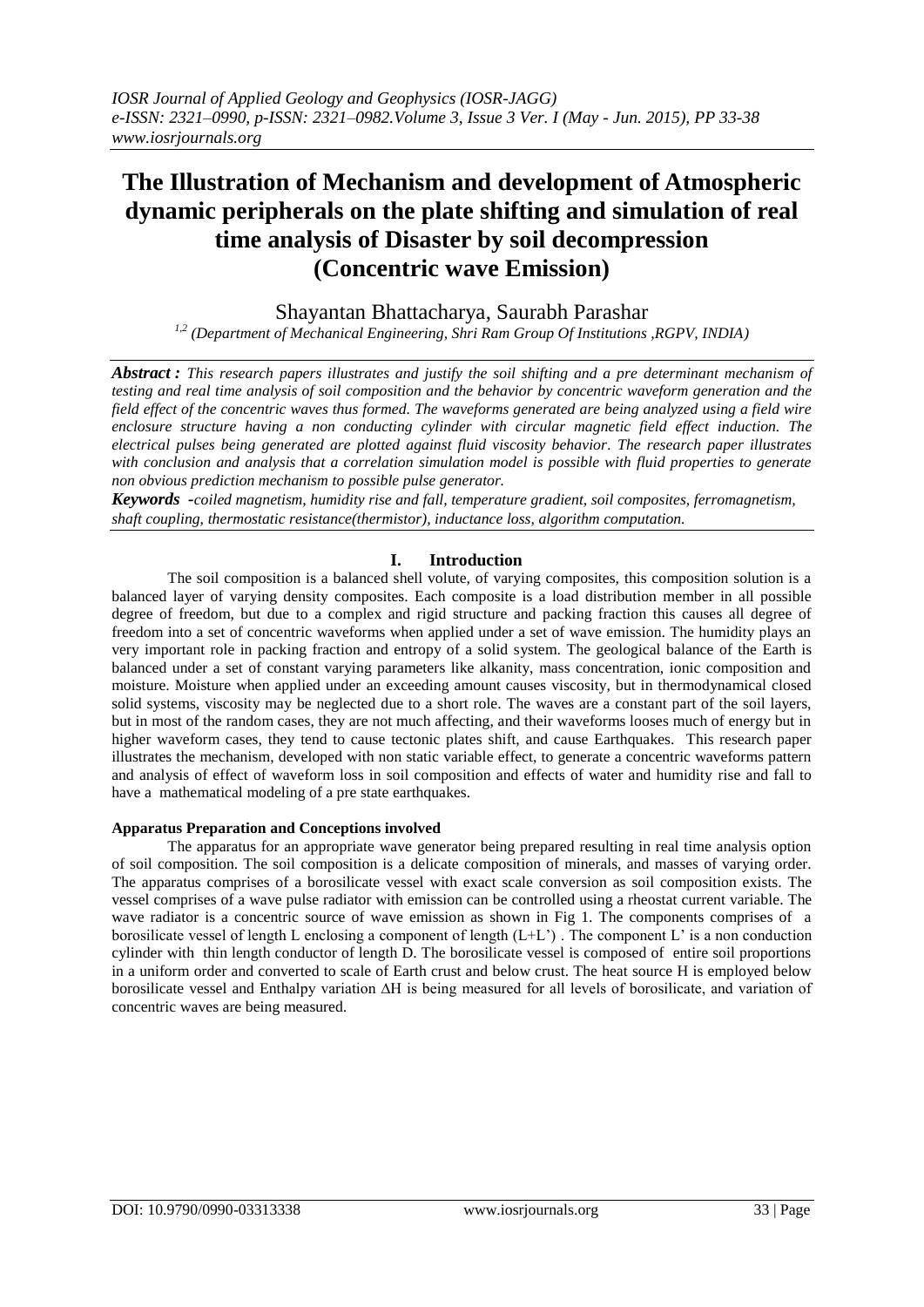

s1

长

Fig  $1(A)$ 





L  $2r$ Rheostat 4  $FIG 1(C)$ 

The entire process of wave emitter and varying parameters are taken in order and multiple set of readings are being employed in proposition to employ a set algorithms to conduct presumptions of wave emission. The apparatus thus prepared also includes a set of fluid discharge apparatus to have a particular readings more clear and multiple dimensional analysis could be included.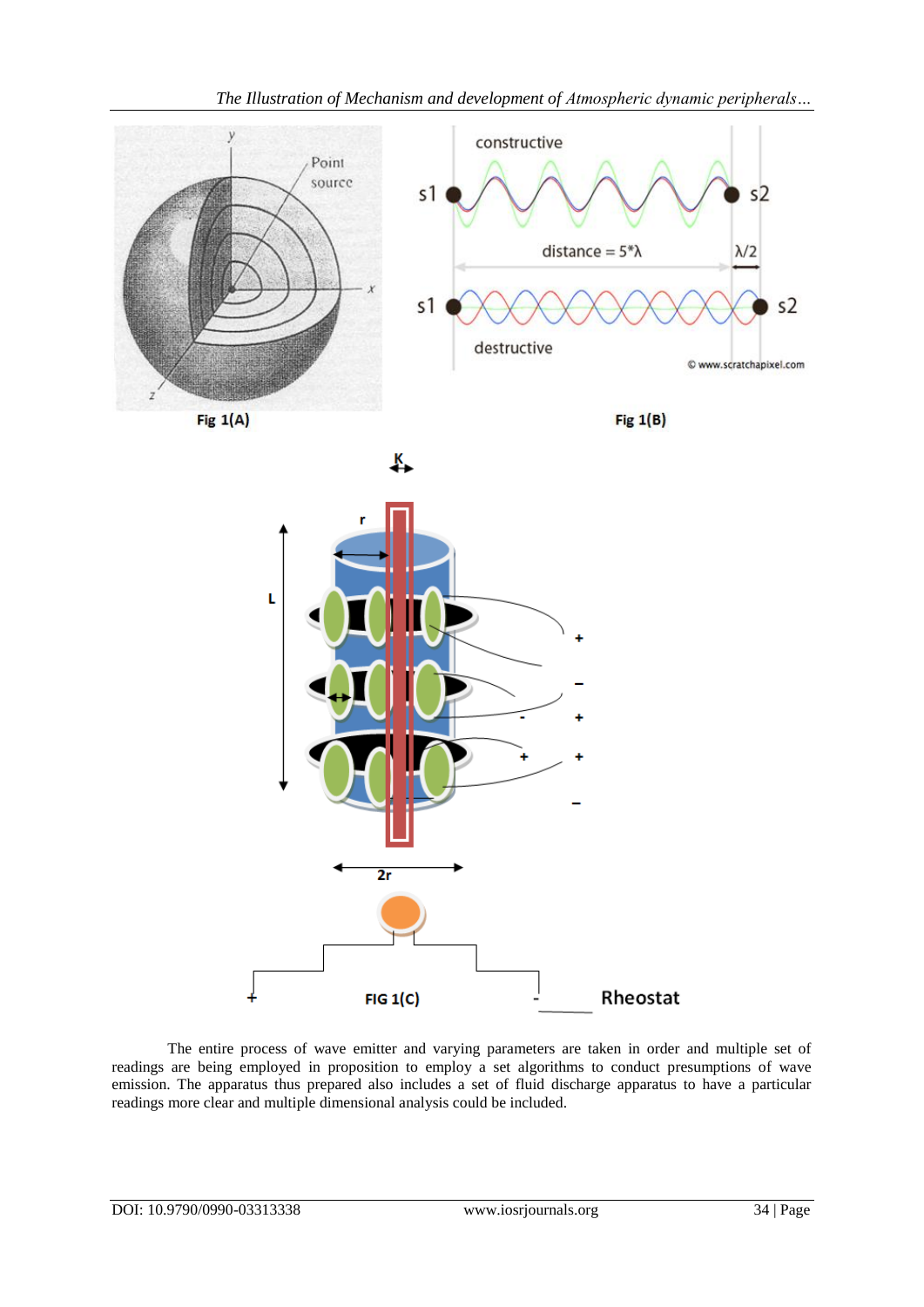# **II. Indentations and EQUATIONS**

The length of the main non conductance cylinder is fixed and the length of enclosure metallic wire can be subdivided into multiple lengths of L', L'' and L''', and under a fixed area of cross sectional area. Area of cross section of the cylinder Apparatus

$$
A = \pi r^{2}
$$
  
\n
$$
A = \pi (0.85)^{2}
$$
  
\nA = 2.26mm  
\n
$$
\frac{dy}{dV}(Q) + \sum (Lk' + Lk'' + Lk''') \text{ (For Varying cross section of the Cylinder)}
$$

$$
\frac{dy}{dV}(Q) + \sum (Lk' + Lk'' + Lk''')
$$
 (For varying Discharge of the cylinder)  
\n
$$
\frac{dy}{dT}(H) \sum (Lk' + Lk'' + Lk''')
$$
 (For varying Enthalpy addition of the cylinder)

The above formulae has been assembled and plotted curves for variations, the Quakes are a field effects of concentric wave emission as illustrated in this research papers. The conditions developed are in a closed loop cylinder apparatus to get a return voltage after actual process outcome. Geological effects of Earth are a constant effect due to constant enthalpy changes, this enthalpy is acrucial component of lattice formation in restate of crust. The Apparatus setup of the entire mechanism, the comprising of the current flow procedures, wire assembly and the wave emitter (Concentric ) to radiate. The discharge regulator of the mechanism is a blue stop cock, can control the discharge rate.



**The setup operational for H- addition under variable conditions of Heat Input (dU) and Returning Voltage(mV)**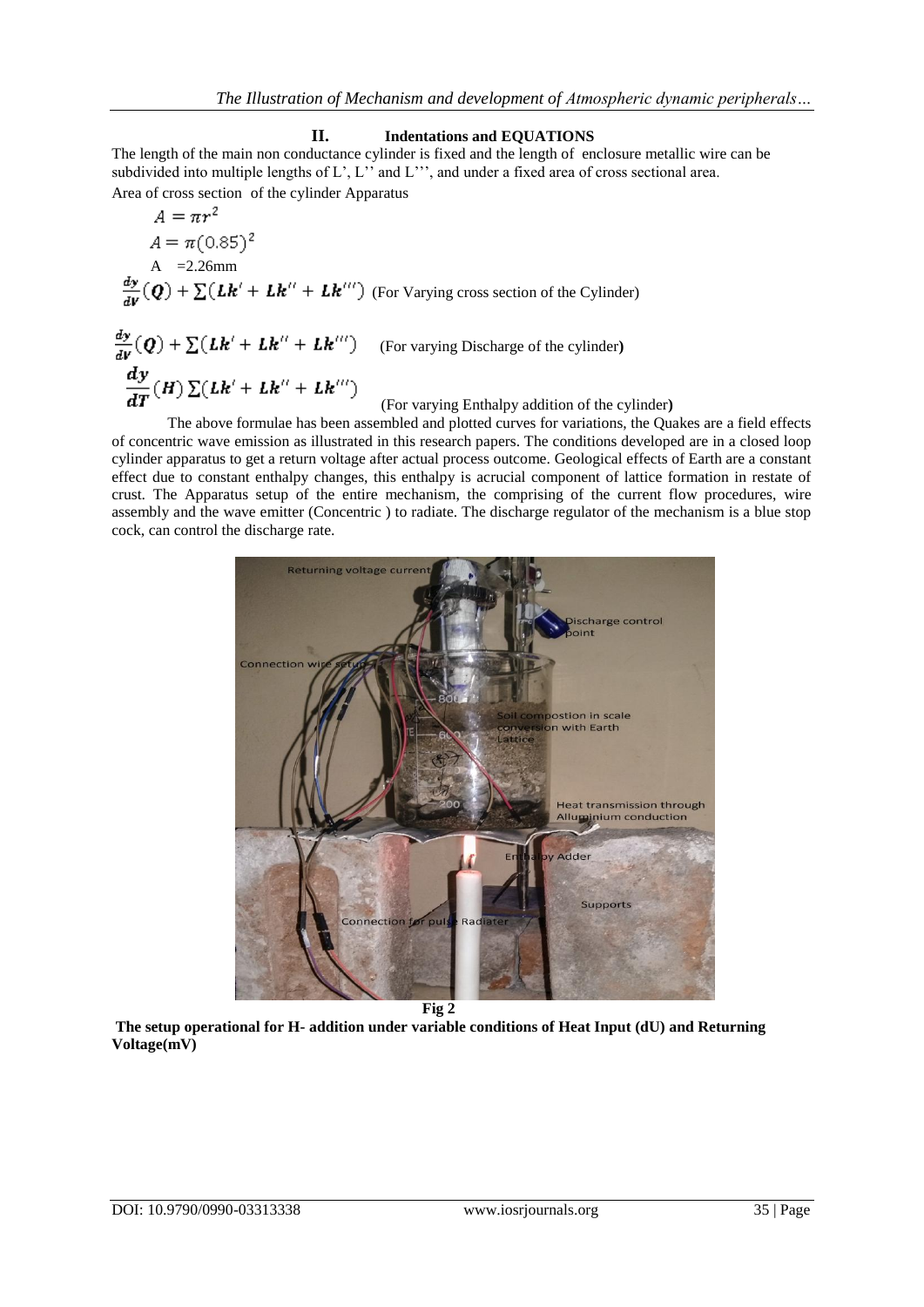# **III. Figures and Tables**

| For Cylinder point $L(A)$ |                        |  |
|---------------------------|------------------------|--|
| <b>Constant voltage</b>   | <b>Varying voltage</b> |  |
|                           | output                 |  |
| 5ν                        | 26.4mV                 |  |
| 5v                        | 4.6mV                  |  |
| 5v                        | 31.2mV                 |  |
| 5v                        | 8.9 <sub>m</sub> V     |  |

#### **2. For Cylinder part L(B)**

| <b>Constant Voltage</b> | <b>Varying voltage</b> |
|-------------------------|------------------------|
| 5V                      | 6.8mV                  |
| 5V                      | 10.8mV                 |
| 5V                      | 41.6mV                 |
| 5V                      | 9.8mV                  |

| 3. | For Cylinder part $L(C)$ |  |
|----|--------------------------|--|
|    |                          |  |

| <b>Constant Voltage</b> | <b>Varying Voltage</b> |
|-------------------------|------------------------|
| 5V                      | 106mV                  |
| 5V                      | 104mV                  |
| 5V                      | 86mV                   |
| 5V                      | 20mV                   |
| 5V                      | 96mV                   |

# **Graphs**

Based on above conclusions of readings, graphs has been plotted against various parameters of fluid discharge, ionic balance, enthalpy addition and under standard conditions of (NTP) for soil composition.



# **Returning Voltage**





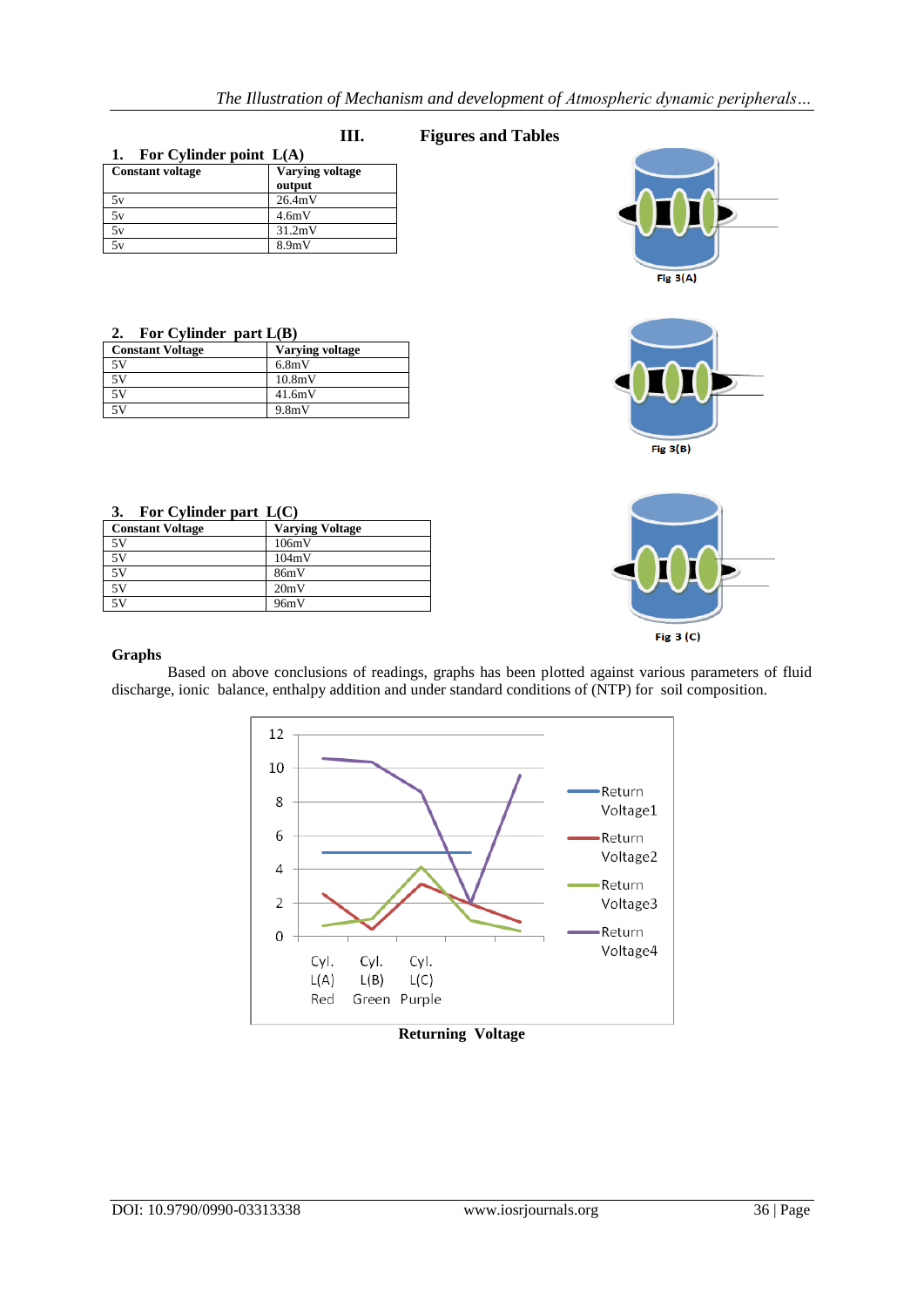





**Enthalpy Addition(H) Vs Returning Voltage**

The graphs are being plotted against varying parameters of natural conditions, to develop an algorithm to establish a relation of real time analysis of Quake like conditions.

# **IV. Conclusion**

The research papers indicates with certain assumptions the possibilities of soil composition analysis under a varying set of vibrations being generated as concentric waves and the analysis under varying parameters. The research papers helps in preparation of an mathematical model for Quakes being generated in earth attics and presumptions using computational analysis of heat variation, fluid discharge and under varying parameters.

# **Acknowledgements**

- 1. Mr. Uvesh Khan(Bachelor of Engineering), Mechanical, for constant technical support in Equipment setup, and modeling of prototype in this particular research analysis and
- 2. Educational society of Shri ram Institute, Mechanical Department, Prof. Avamastu Dixit, Head of department, Mechanical Department, Jabalpur, INDIA.